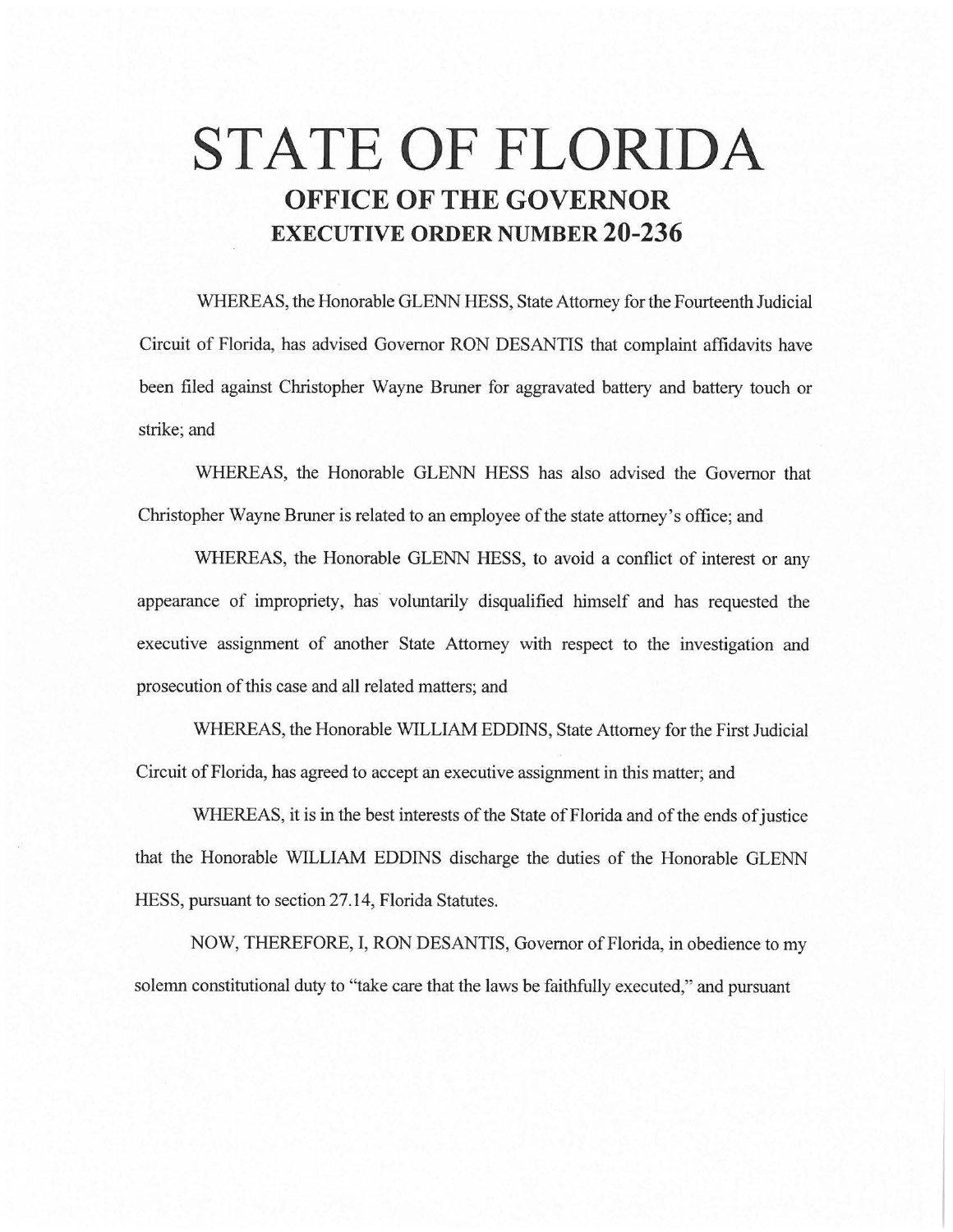to the Constitution and laws of the State of Florida, issue the following Executive Order, effective immediately:

## Section 1.

The Honorable WILLIAM EDDINS, State Attorney for the First Judicial Circuit of Florida, referred to as the "Assigned State Attorney," is assigned to discharge the duties of the Honorable GLENN HESS, State Attorney for the Fourteenth Judicial Circuit of Florida, as they relate to the investigation, prosecution, and all matters related to Christopher Wayne Bruner.

### Section 2.

The Assigned State Attorney or one or more Assistant State Attorneys and Investigators, who have been designated by the Assigned State Attorney, shall proceed immediately to the Fourteenth Judicial Circuit of Florida, and are vested with the authority to perform the duties prescribed herein.

#### Section 3.

All residents of the Fourteenth Judicial Circuit are requested, and all public officials are directed, to cooperate and render whatever assistance is necessary to the Assigned State Attorney, so that justice may be served.

### Section 4.

The period of this Executive Assignment shall be for one (1) year, to and including September 22, 2021.